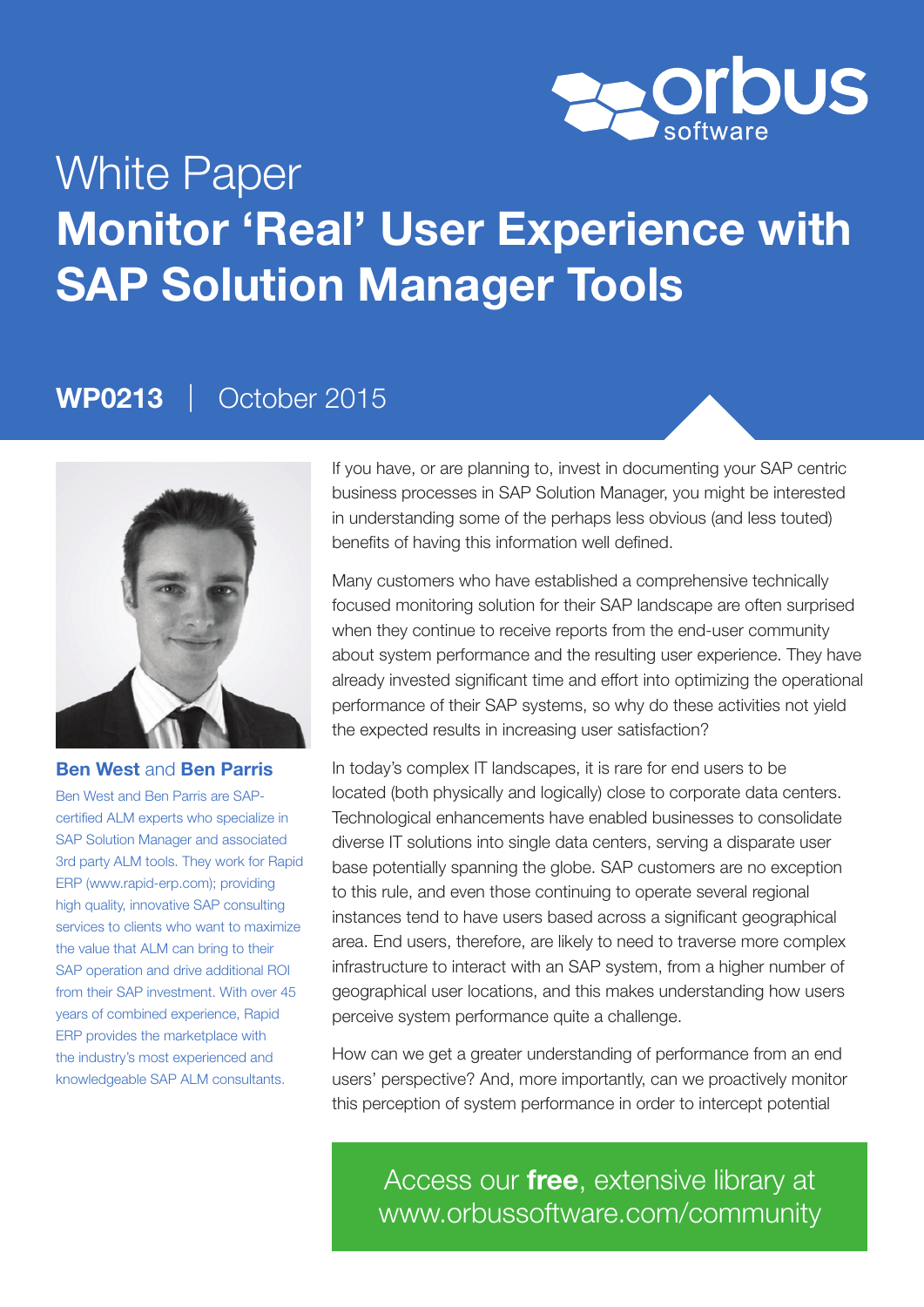issues and take corrective action before it has a negative business impact.

There is a solution to this problem, and you might be surprised to hear that it is available free of charge from SAP themselves<sup>1</sup>. It's available via your Solution Manager system, and is called End User Experience Monitoring (EEM).

#### Challenges of Supporting a Remote User Base

SAP Support teams often have a good understanding of core system performance. There are many tools on the market to enable a great deal of visibility, in real time, of how the components of an SAP landscape are performing. And, generally, performance is good from this perspective. The dashboard is always green, so why are my users still complaining?

There is, I believe, a distinction to be made between what we'll term 'core system performance', i.e. the perspective of system performance as determined by a centralized monitoring solution, often located on the same network segment (let alone a different data center) to the system being analyzed, and the real perception of system performance across the end user population.

Let's take the subject of system availability. Typically, the definition of a system being considered available is that core system components and services are running and that *users can access the system*. Modern monitoring and alerting solutions, such as Technical Monitoring via SAP Solution Manager, go some way to answering the second part of this definition by checking that logon services are available, but again this is only from the perspective of the monitoring system (and in some cases, from the perspective of the Diagnostics Agent executing the monitoring which often resides on the same host as the monitored system).



But does this actually confirm that end users can log onto the system? What about infrastructure issues that might prevent communication across the corporate network? Or a change to a local firewall that inadvertently prevents access to a site location or even an entire region? Conversely, how do the support teams know if all locations are affected

<sup>1</sup> Providing you have a valid SAP maintenance agreement.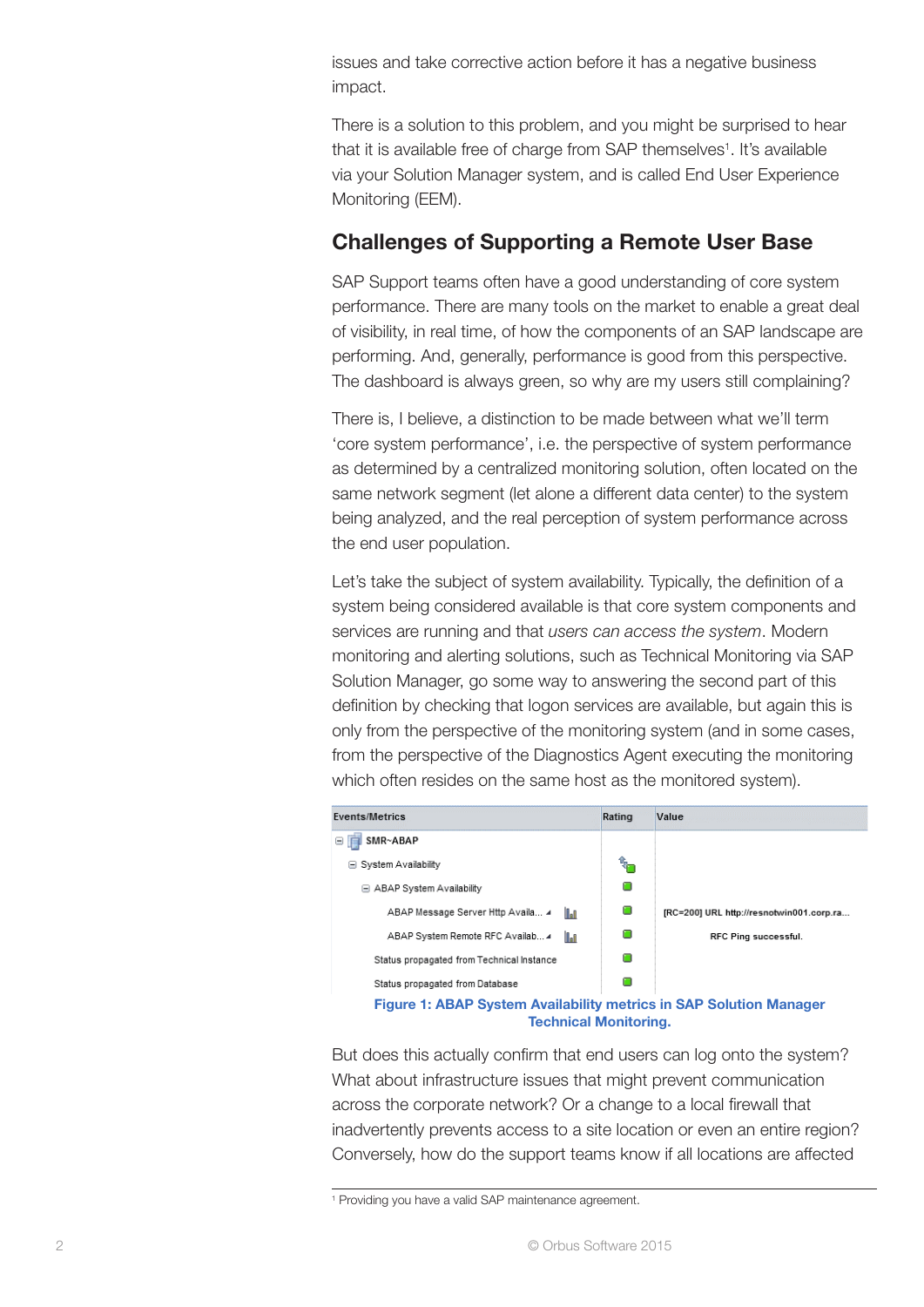when a report of a system being unavailable is received, or just one office in one location.

The question becomes more complex when addressing system performance. There are so many components between the end user and the SAP solution that understanding performance of the back-end SAP systems alone doesn't provide the insight to be confident that the end user experience is good.

The key is to distinguish between the core, local system performance and the perception of system performance across end user communities and locations.

This is where the End User Experience Monitoring solution can help. The solution provides a centralized view of the distributed perception of system availability and performance from an end user's perspective.

### SAP End-User Experience Monitoring – The Functional Concept

We could try and gather this data directly from our users themselves, via surveys or specific testing exercises, but this information will always be subjective and inherently unreliable. Furthermore, users have day jobs, they are busy and not in need of further distraction (nor a reduction in productivity!), and don't work 24/7/365.

We need a different data source than our human users. We need to be able to replicate typical, or at least key, user activities across the systems that we need to monitor (typically the productive landscape) from those remote locations. This is achieved by deploying EEM robots (a Diagnostics Agent, running in a special mode) within the locations from which we want to understand performance, and empowering them to execute transactional steps in the target back-end system, thus generating a reliable synthetic representation of an individual user load. What's more, this load is applied continuously and constantly, is unobtrusive, and is almost indistinguishable from real user load in the system.

The load itself is generated through the use of scripts that are executed by the robot on a periodic basis. The scripts are recorded and parameterized, which allows for rapid deployment across locations once compiled. A robot may execute several scripts, across different target systems (perhaps of different technologies), in order to represent business process execution in that location.

This is where having a well-defined, accessible process library really assists in adopting the functionality. Understanding the key processing taking place via a specific user community, housed in a specific location, can expedite the deployment design, whereas a detailed definition of the steps (including referenced work instructions and training materials) will enable quick and accurate script development.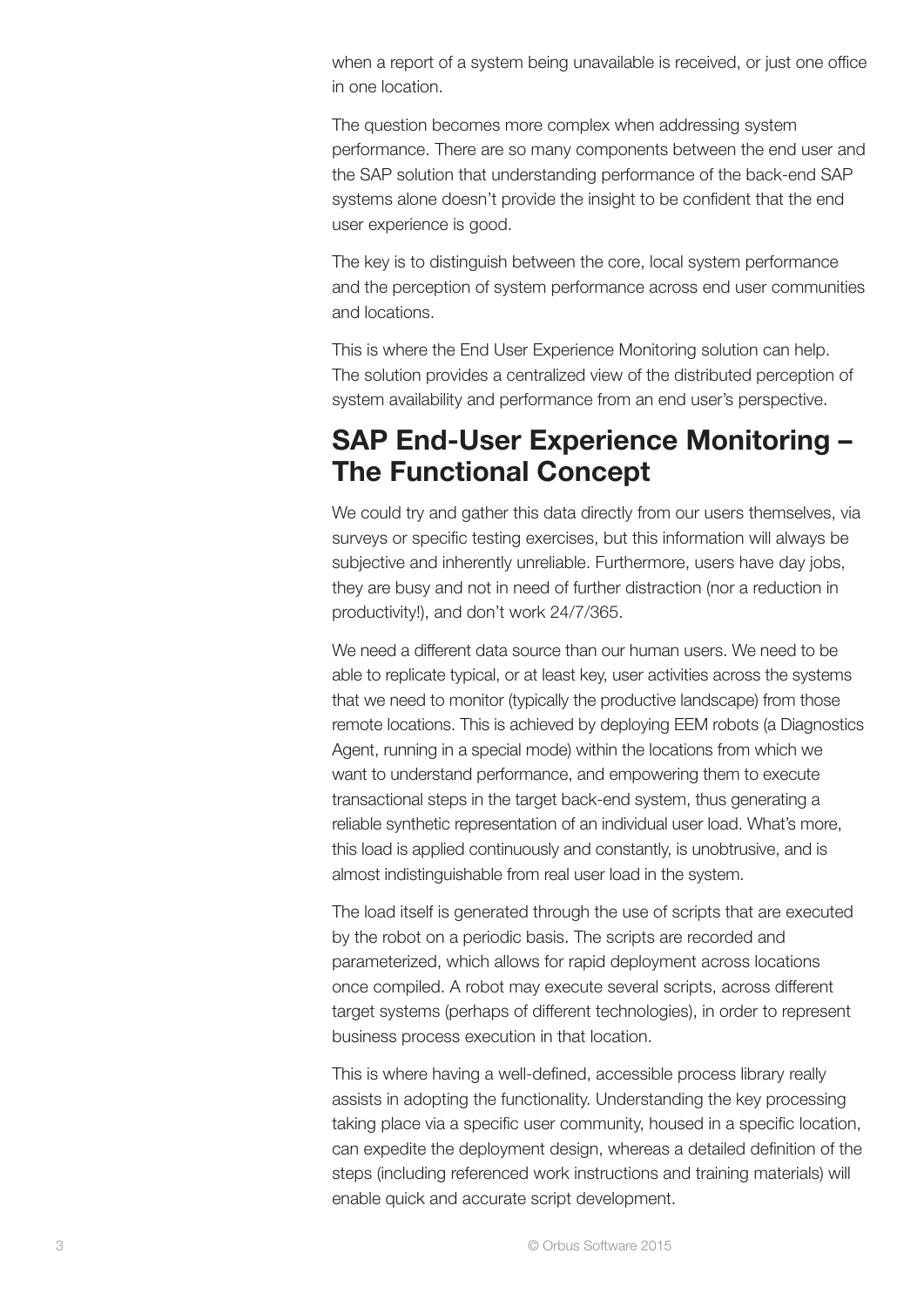Deployment of such robots across the end user locations now provides us with a reliable, repeatable and, most importantly, comparable data source in each location. The results of each script execution is then reported back to the SAP Solution Manager system, where a centralized view of all results can be displayed and interrogated.

## SAP EEM - Analysis Results

The EEM application is accessed via the Technical Monitoring work center in SAP Solution Manager. It comprises a central console, built on Adobe Flash, to flexibly display numerous views of collected availability and performance data according to analysis requirements. The user interface can also be customized, allowing the selection of a number of pre-defined applications that can be used to view different representations of the data. The key feature of this application though is that the data is centralised, readily available and delivered in real-time.



Figure 2: EEM Application Overview Screen

From this dashboard style overview screen, any executions, or measurements thereof, that do not operate within the defined thresholds can be clearly identified. In the example above, a robot in Philadelphia running a script to execute a service order process in CRM has identified a problem, signified clearly by the red status. This can be expanded to understand more about this problem, as shown below, to provide information on individual executions or even individual steps within an execution.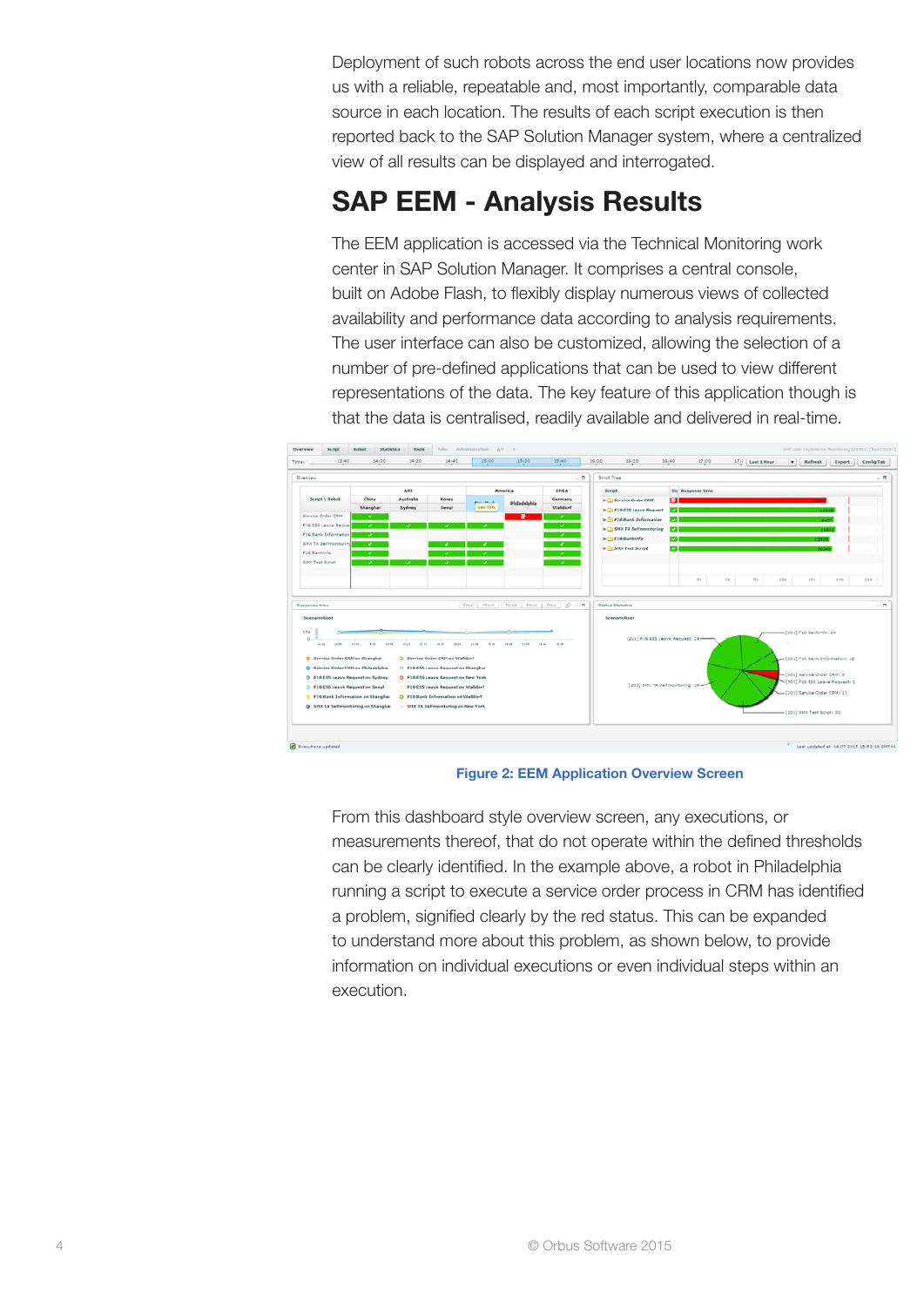

Figure 3: Focusing in on a failed execution

#### Alerting Infrastructure

The End-User Experience Monitoring is directly integrated with the Monitoring and Alerting Infrastructure within SAP Solution Manager, enabling alerts to be automatically generated and presenting in a unified Alert Inbox alongside any other alert type from the various monitoring application within the system. Support users therefore only need to look in one place to understand whether any system issues are present, or have passed unnoticed, which is something that core SAP support teams have craved for a long time. As such, we also benefit from the common Alert Inbox functionality, including intelligent alert grouping to prevent flooding, the ability to assign a processor and track resolution progress (like a mini incident) or even to integrate with a full IT Service Management tool (within Solution Manager itself, or a third party solution).

### Integration with E2E Trace Analysis

The EEM application user interface is highly dynamic, with screen areas reacting to selections made in a separate pane, to give you quick and direct access to the information you need for an initial analysis of any reported issues. But what if we need more detail to really diagnose the root cause of the problem? Now we know there is a problem, but how can we understand more about which component is at fault, and what the corrective action might be?

For this purpose, integration with the E2E Trace functionality exists to enable a deep analysis of any reported issues.

During each execution of a script, the EEM robots include a special instruction to the executing system asking it to record, in detail, the activities performed by the robot. This trace logging is applied only to the activities of the robot, thus preventing the significant performance overhead of system wide tracing activities. These results are fed back into the Solution Manager system and made available in the E2E Trace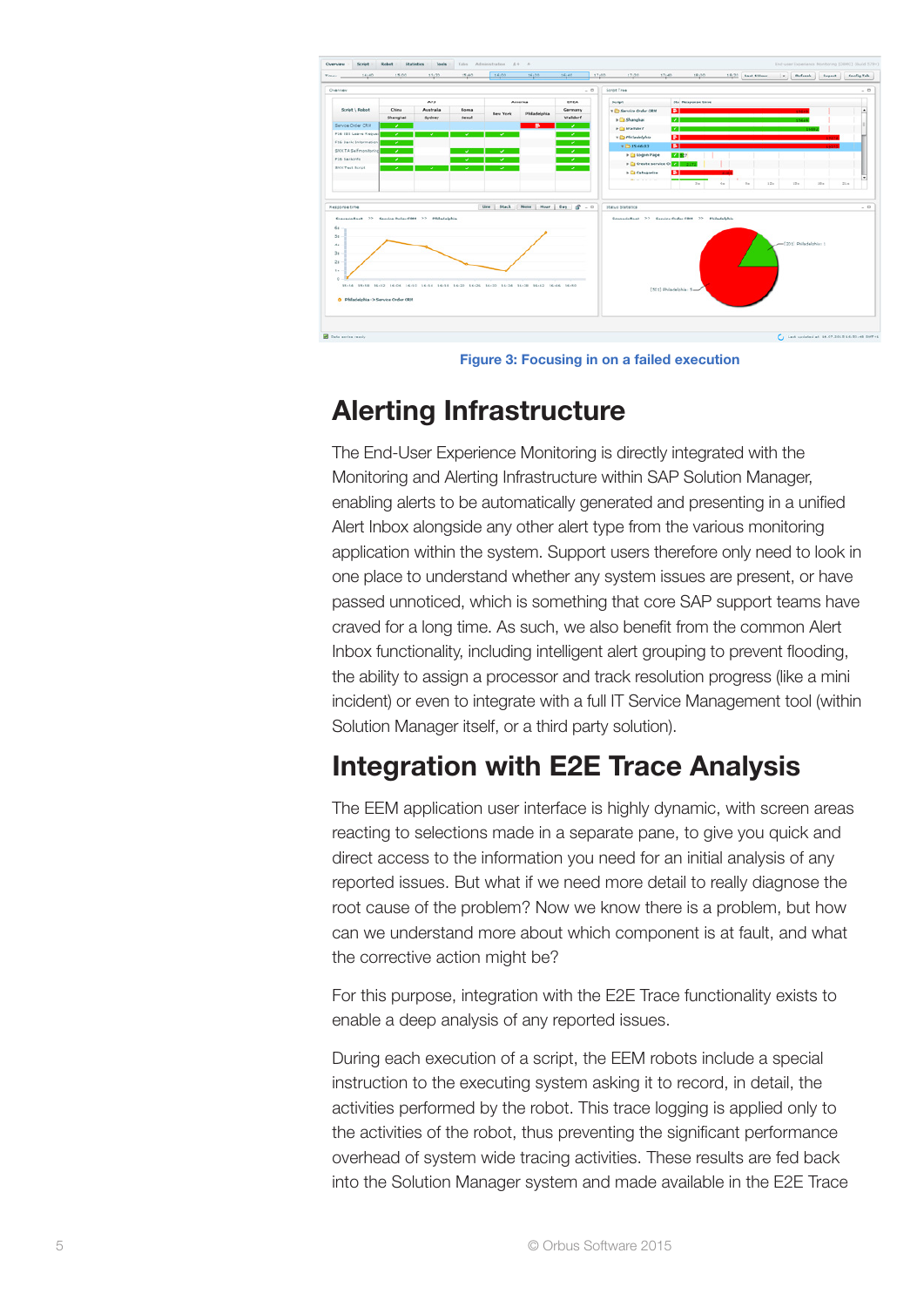Analysis application, which can be launched directly from the EEM application in an integrated fashion.

The information displayed via E2E Trace Analysis is far more granular. A script execution is broken down into discrete steps that can be individually analyzed, or a semi-automated analysis of the full script execution can be performed to highlight the steps that consumed the most execution time. Not only this, but information is taken from all systems involved in the script execution (which can include some non-SAP technologies) and this enables us to determine if system processing is causing the performance impact, or whether network infrastructure is to blame.

This helps to identify the problematic component. The next phase of the analysis is to understand the root cause of the issue within the faulty component. The tool provides a breakdown of the problematic step to understand in which component the processing time has been consumed.



 processing breakdown of an HTTP request based step in an SAP Java applicationFigure 4: E2E Trace Analysis: Response Time Composition demonstrating the

### Reporting Capabilities

SAP EEM utilizes the SAP Business Warehouse (BW) component contained within the SAP Solution Manager system. The system uses the BW reporting capabilities to present the collected data in the form of interactive aggregated historical reports, which supports detailed trend analysis over time. With this functionality we can also feed reporting on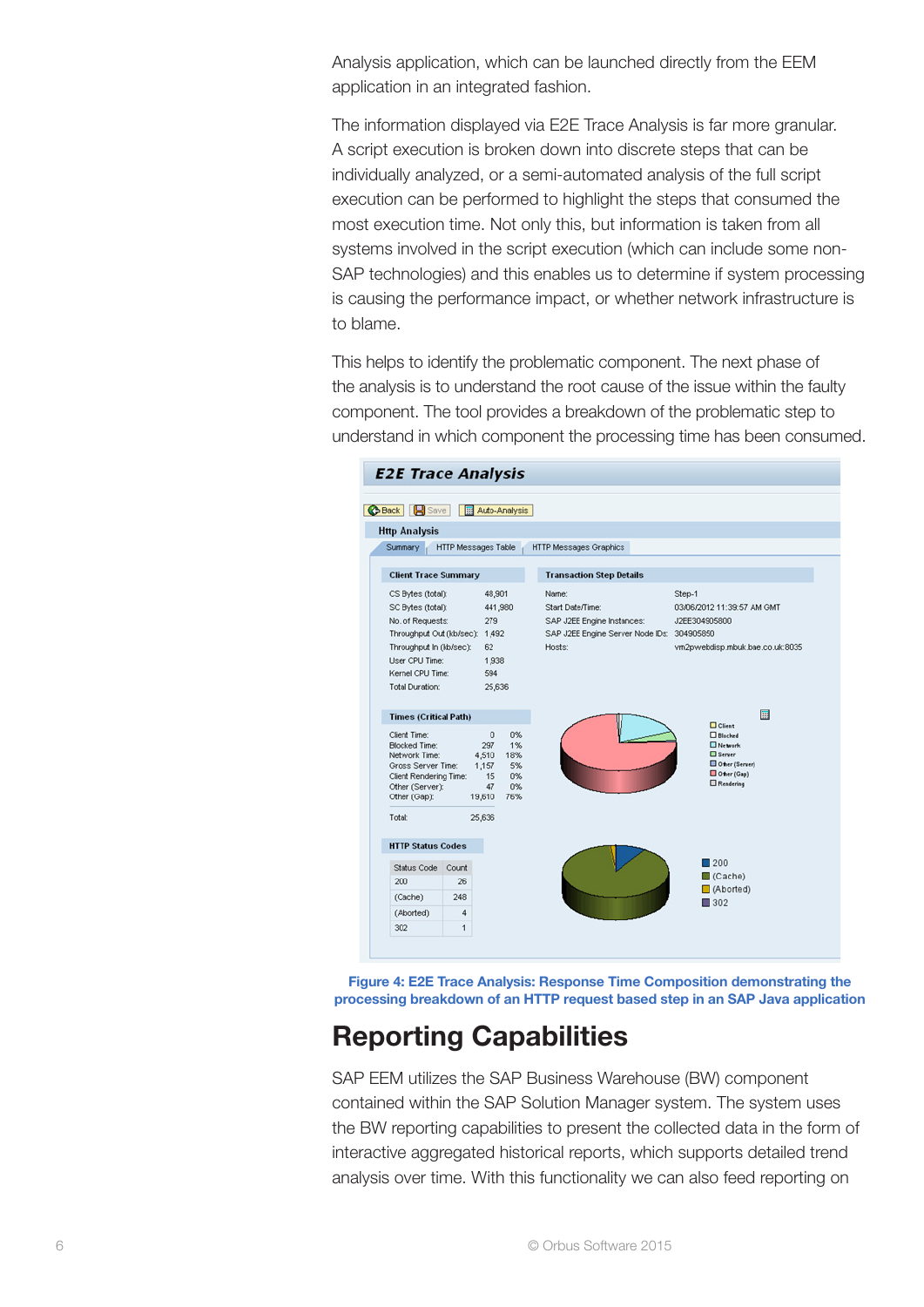any service agreements from a locational and critical business process perspective, which can help demonstrate the value of IT services to the business.



Figure 5: Typical BW trend analysis reporting of EEM measured response time composition

### **Conclusion**

As technology has enabled businesses to operate in more locations, in a global setting, this has naturally led to a more distant, diverse and remote IT operating user base. The complexity of IT infrastructure that end users must traverse in order to execute core business functions in a SAP centric IT landscape has increased, and ensuring the user base receives good quality, well performing IT services is no longer simply measurable by assessing core system performance within the data centre.

The SAP EEM and integrated functionality provides the SAP support organization with a tool based mechanism to reliably replicate and proactively assess the experience that real end users are experiencing. In addition, the tool assists greatly in understanding the root cause of a potentially complex incident, identifying the faulty component and providing insight into the technical root cause. This removes any ambiguity over the responsible support team and enables incidents to be routed to the correct team quickly, removing any arguments over responsibility and reducing the time required to investigate and resolve such incidents. What's more, you'll be reducing incident volumes by proactively responding to alerts, minimizing the impact of any issues on business users.